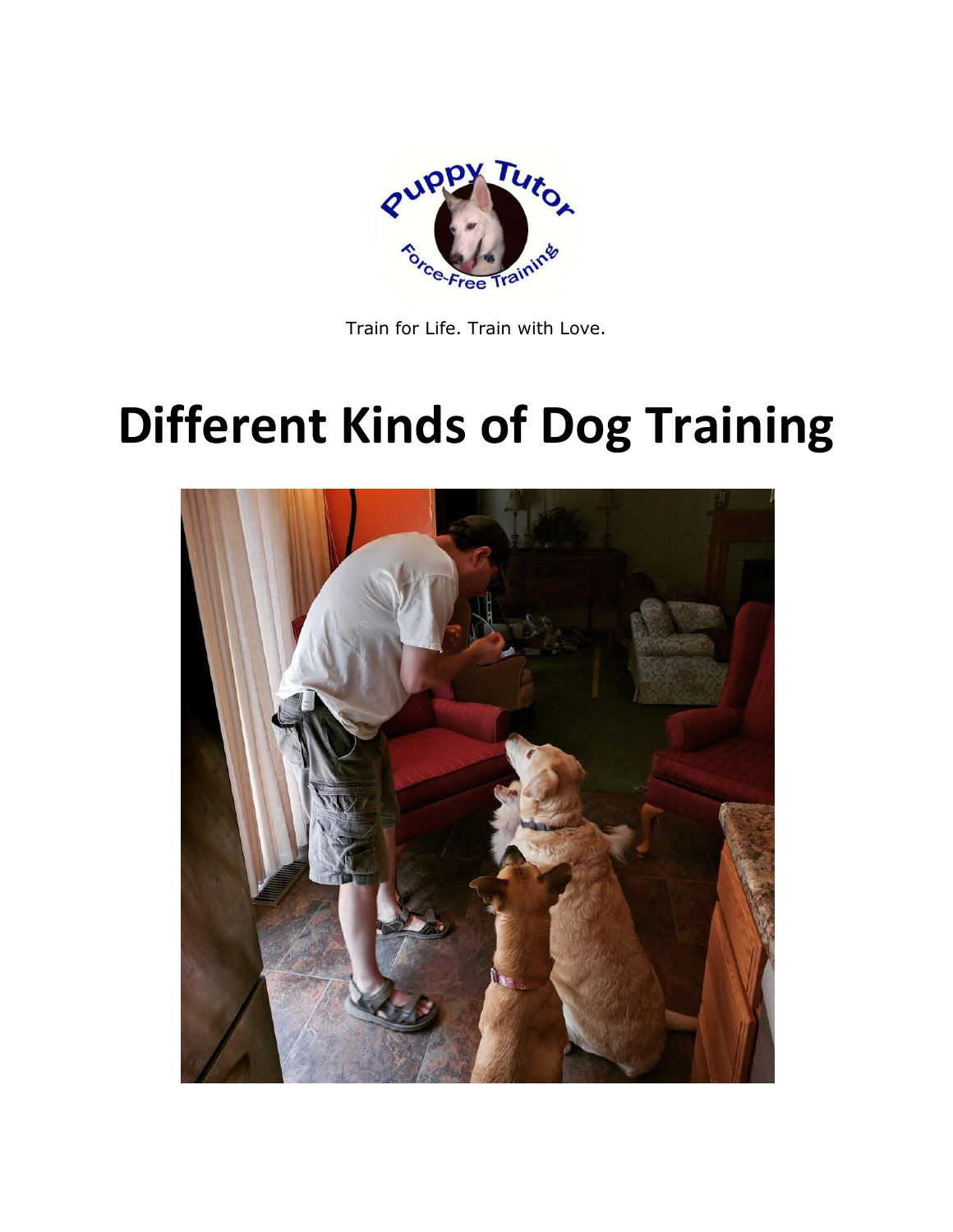# **About This Presentation**

Hi, I'm Bo McGuffee, owner of Puppy Tutor Dog Training in Beloit, WI. I do what is called modern, science-based Dog training. And I want to take some time to talk about what that means. In this particular presentation, I'm going to help you understand some different types of dog training, and the basic methods they employ.

It's important to note that not all dog trainers do the same thing. It's not like a dog trainer is a dog trainer is a dog trainer. We are very different in our understanding and approaches to what we do.

This is not an unbiased presentation. It's very biased, because I believe it is important for people to not only understand how their training options are different, but how many options are actually harmful for your dog.

This is important information for any dog owner, and you shouldn't be left in the dark. After all, our dogs are not "just dogs". They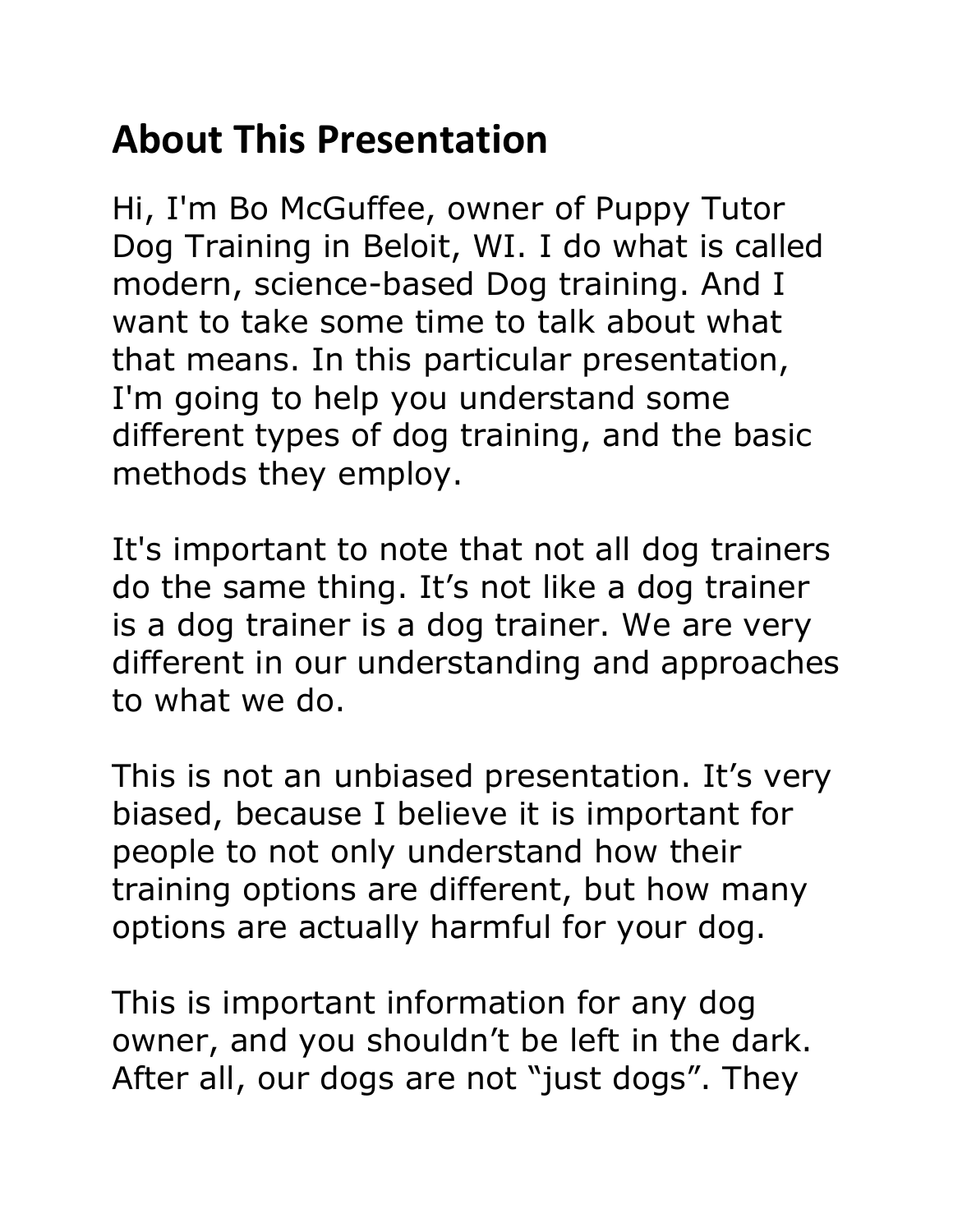are family members and we are their guardians. It is our responsibility to make sure that any trainer who works with our dog is not only going to be effective with regards to behavior, but also safe for our canine companion's health and well being. You might be surprised to discover that some dog trainers can be downright dangerous to your dog's health.

#### *I want to help you identify that danger before you walk into it.*

For simplicity's sake, I have boiled down all the different kinds of training into four categories. Think of this as a spectrum, and the differences between the categories aren't always so clear cut. But for the sake of understanding, I think it helps to have identifiable categories.

#### **Traditional Dog Training**

The first category I want to talk about is more of the traditional dog training approach. This approach is very correction based. That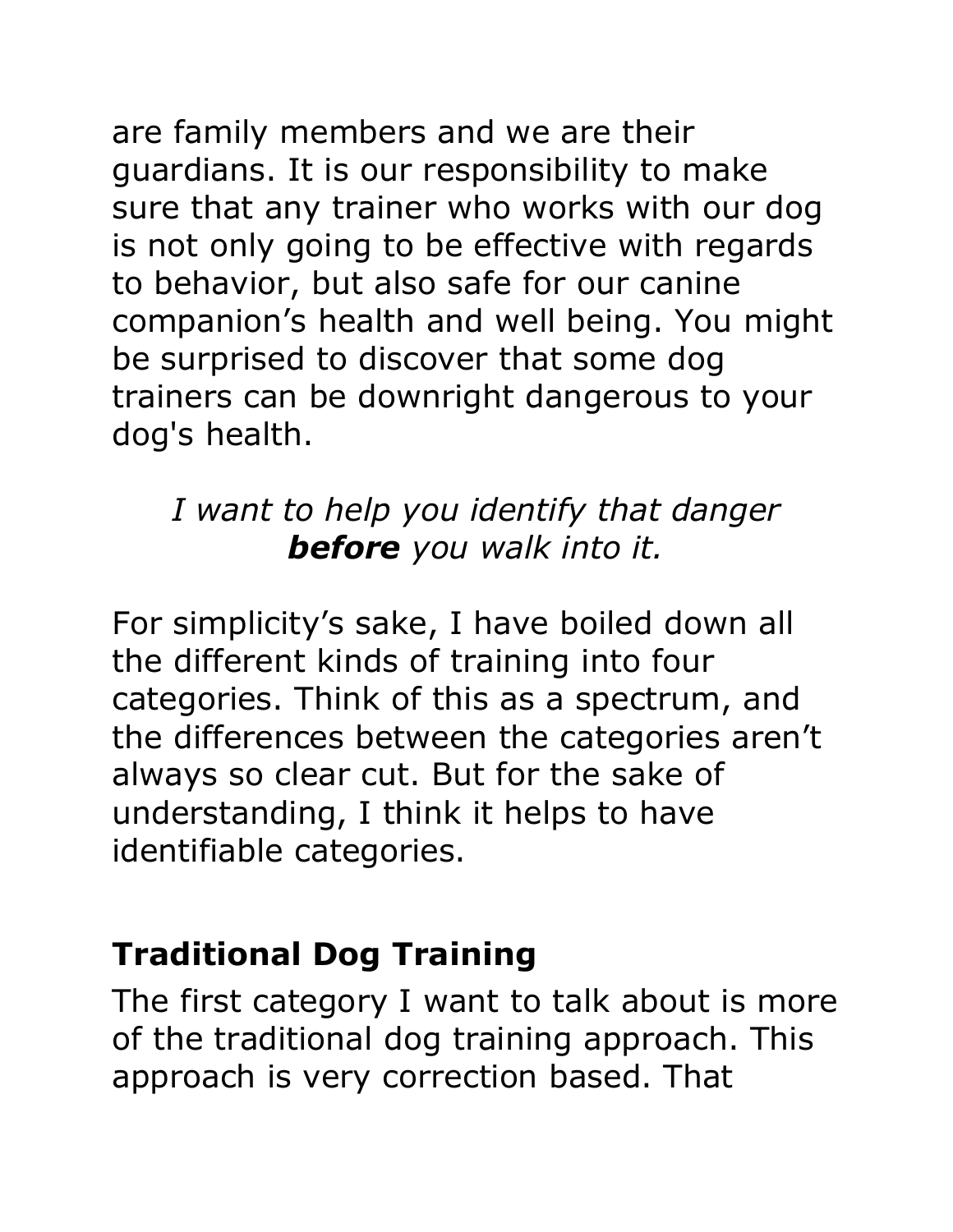means when your dog does something wrong you want to correct it in some fashion. For example If you are trying to teach your dog to walk in heel, which is to say beside you, when your dog walks away from you, you yank the leash or pop it in order to punish the dog.

If you ever hear someone use the phrase "yank and crank trainer", this is the approach they're talking about.

The reason they do what they do is because they believe that dogs naturally try to assert themselves as your master. They believe dogs want to be the "alpha" of the pack. They want to be "dominant" over you. This is a really, really old understanding that is complete rubbish from a scientific standpoint. There are so many ways in which this is just flat out wrong.

Imagine that you are considering taking a cruise to visit all seven continents, and you're looking for someone to pilot your ship. What if I applied for the position and said that the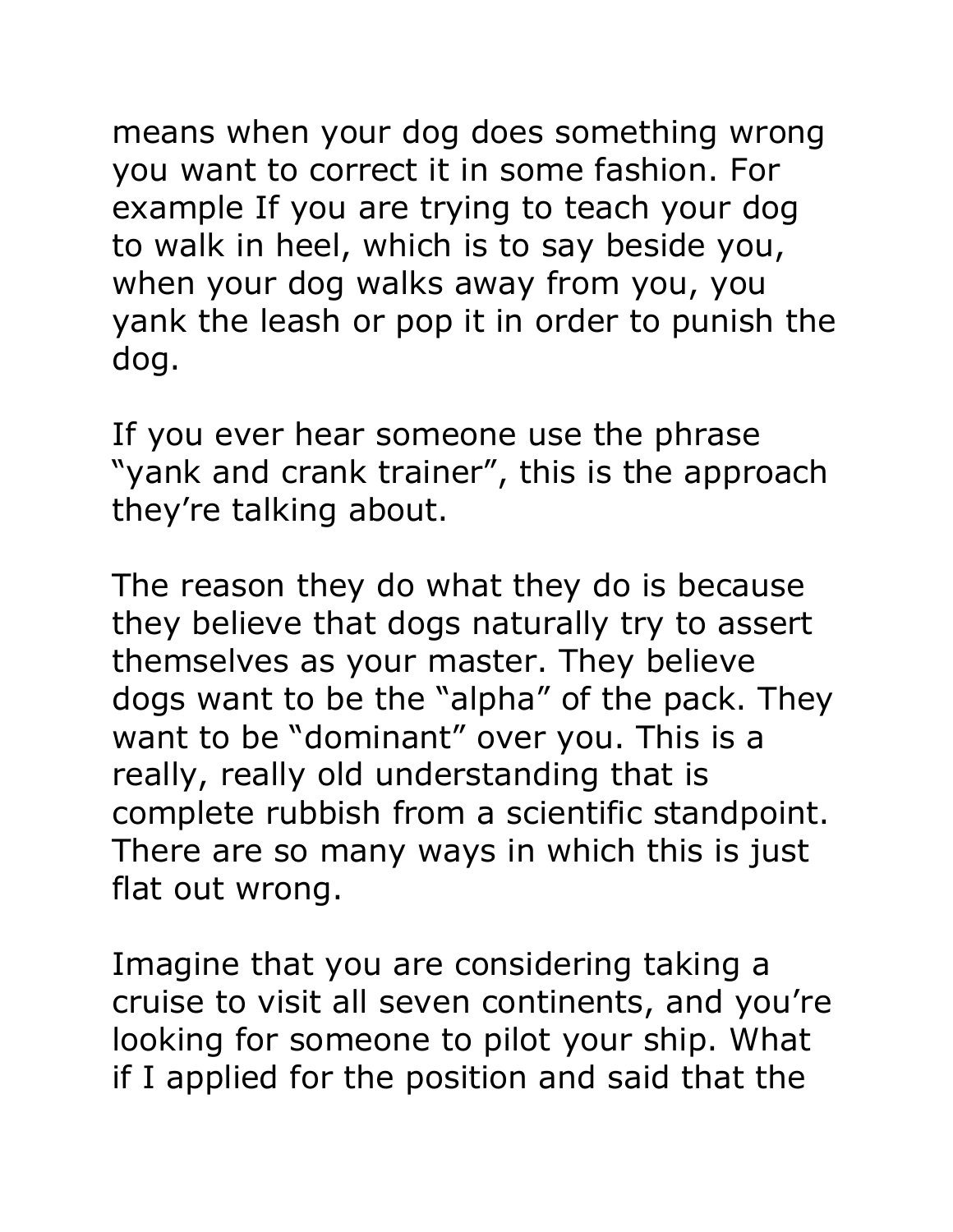Earth is actually flat. Would you hire me? Probably not.

At one time in history, sure, we thought the earth was flat. But today, there's no excuse for believing that. Same with dominance theory. At one point we didn't know, but now we do, that dogs are not trying to take over your human family and become the Alpha. It's just flat-Earth silly in this day and age.

Nonetheless, traditional trainers rely on the belief to guide them, and that belief justifies using coercion and violence to make dogs comply. Fear is their tool of choice. "Oh, you didn't like what happened when you jumped on me? Then don't do it again, or else you're going to get it again."

Their overall goal is to have a relationship with your dog in which the dog is submissive and obedient, hence the term obedience training. And by submissive, that's a nice way to say fearful-of-you, So, ultimately the overall goal is a fearful dog, a dog who is afraid to step out of line.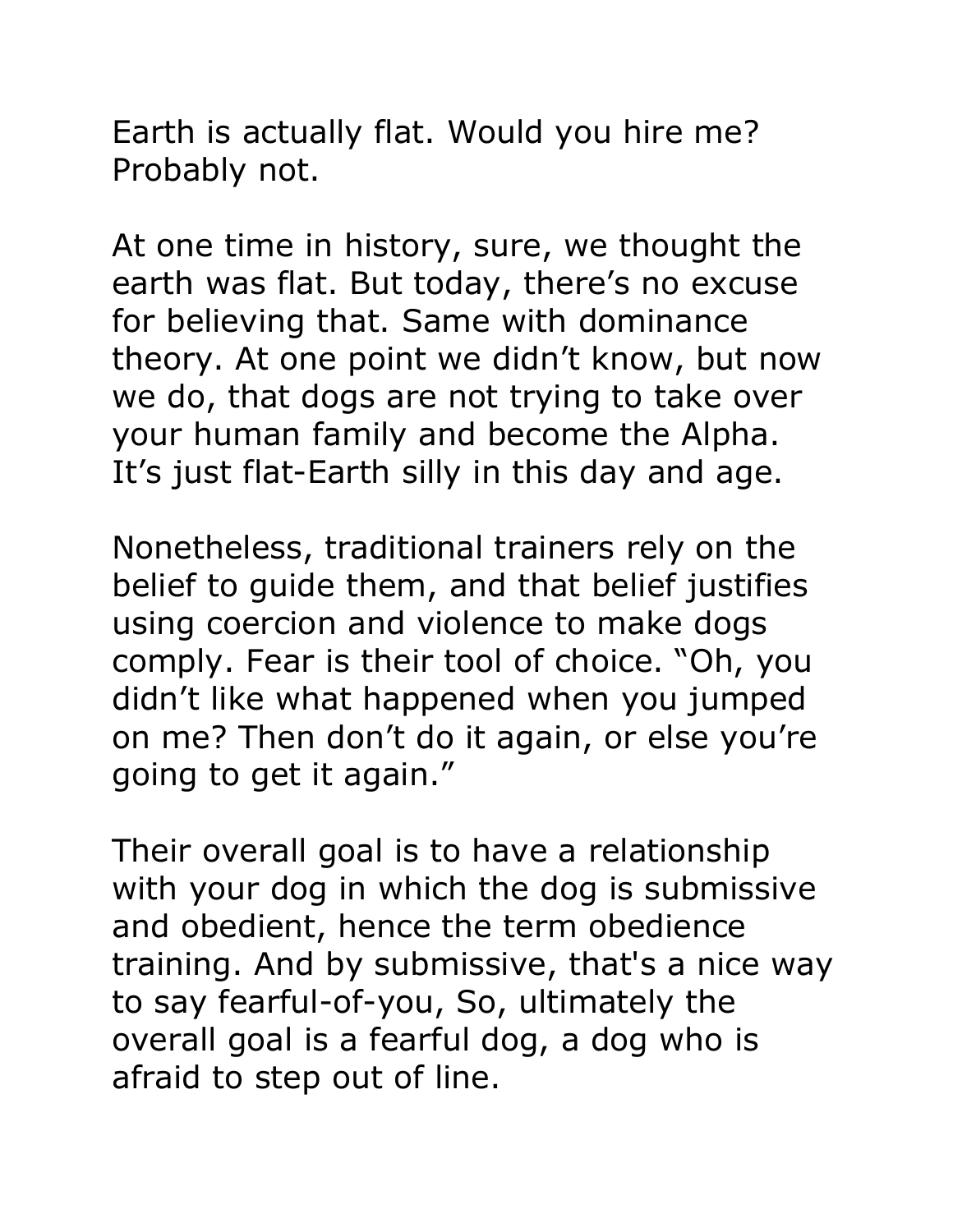### **Balanced Dog Training**

The next type of trainer I want to talk about is the balanced trainer. Balanced trainers are not afraid to use corrections, like a traditional trainer would. However, they tend to prefer to reward dogs for doing the things that they want them to do.

The reason is that they've come to realize the power of motivating a dog through positive reinforcement. When dogs get reinforced for performing desired behaviors, they enjoy the learning process. As a result, they engaged to learning process more, and they perform better.

Despite positive reinforcement being their preferred way to train, it's always qualified with a "but". So they may sound something like this.

"We focus on rewarding your dog for doing things right. When dogs are happy and engaged they train better. But, sometimes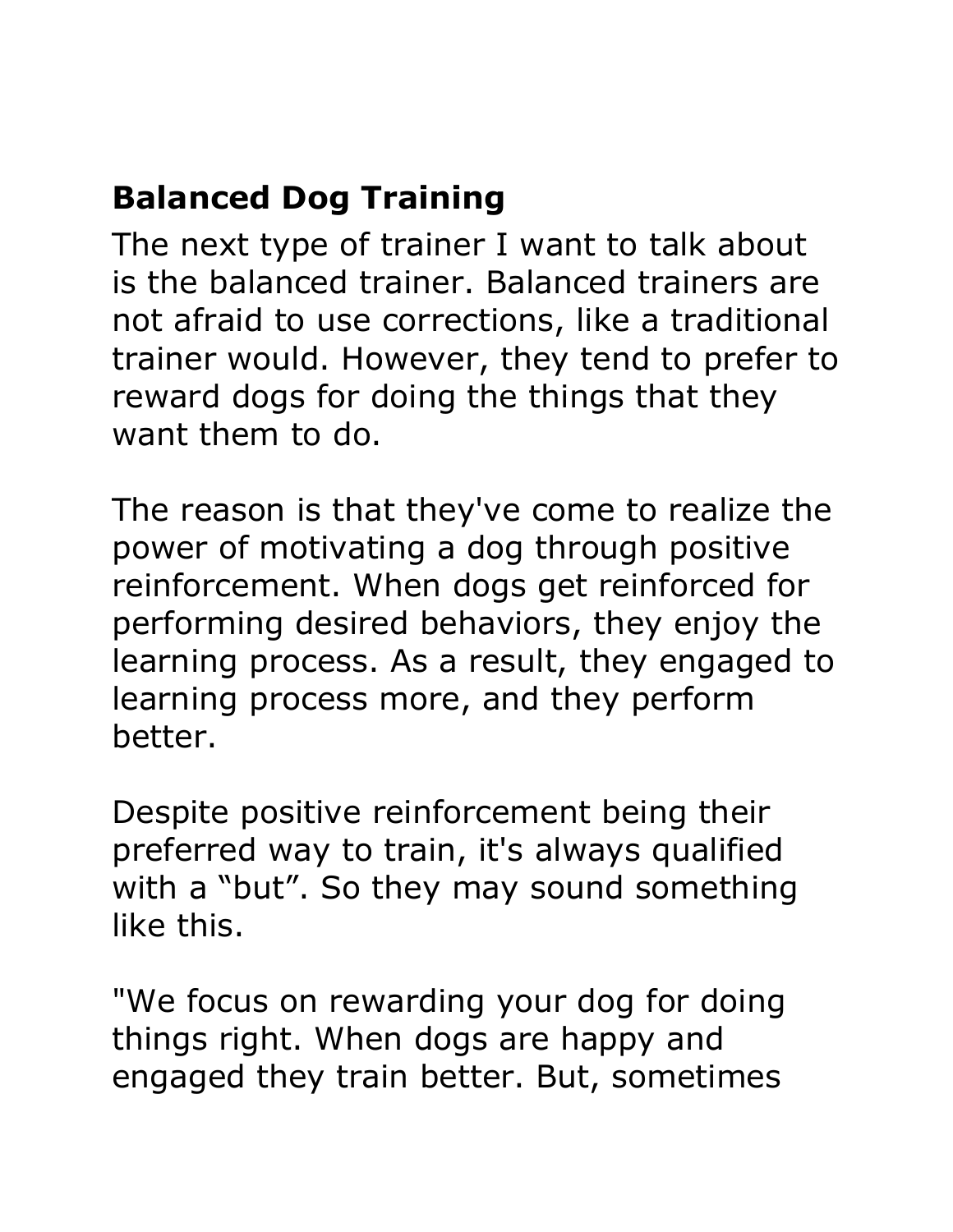that isn't enough, so we remain open to other methods as well. After all, not all dogs learn the same, so you need different training methods for different dogs."

Basically everything after the "but" means I will hurt your dog if I believe it's necessary to achieve compliance.

Balanced trainers tend to be very proud of the fact that they are open to using any and every method out there. You will often hear them talk about being open-minded when it comes to training methods.

*I personally believe there's a difference between being open-minded and discerning.*

Imagine going to a medical doctor and asking, what methods do you use to treat illnesses? How would you feel if the doctor said the following? I primarily focus on modern medicine, but I am open to other options as well. For the most part, you want to work with medicines such as antibiotics,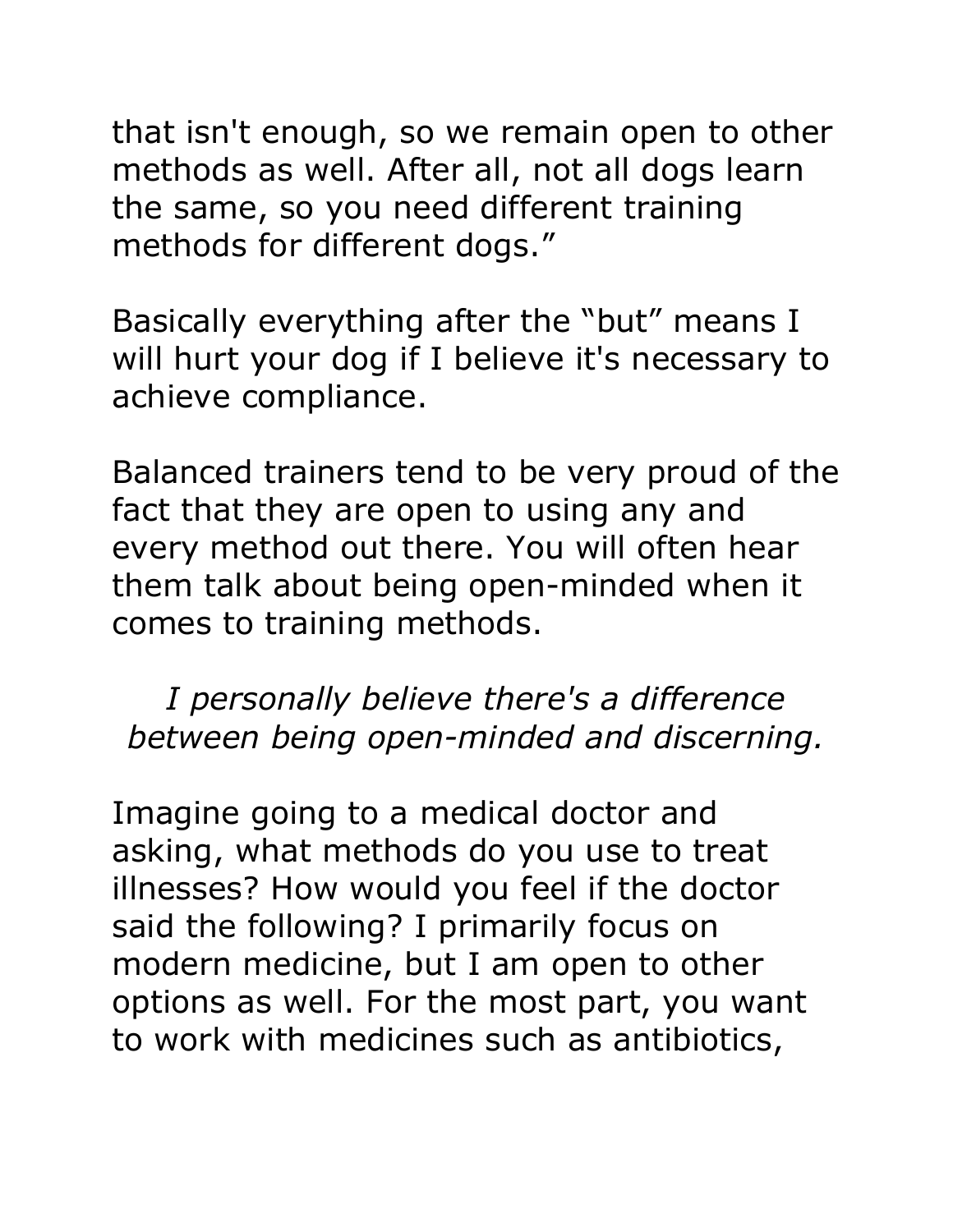anti-inflammatories, or decongestants. But if I think it's necessary, I will also use leeches.

At one point in time, leeches were considered a valid medical treatment. Of course, we have come to realize that leeches really are not appropriate to treat illnesses. Should such outdated methods of treating patients be considered on the table as an option? Wouldn't a *discerning* doctor exclude leeches as an outdated option that has proven to ultimately not helpful?

As I use doctors and leeches as a metaphor to address trainers who want to keep all options on the table, I do want to emphasize that there is a big difference. If a doctor were to use leeches on a patient, it's not going to hurt the patient. While it's not helpful, it's also not hurtful. Outdated training methods, on the other hand, used on a dog are a different story. They can be harmful, and indeed they can be harmful enough to put a dog's life at risk. So I would be less concerned about a doctor who offers to use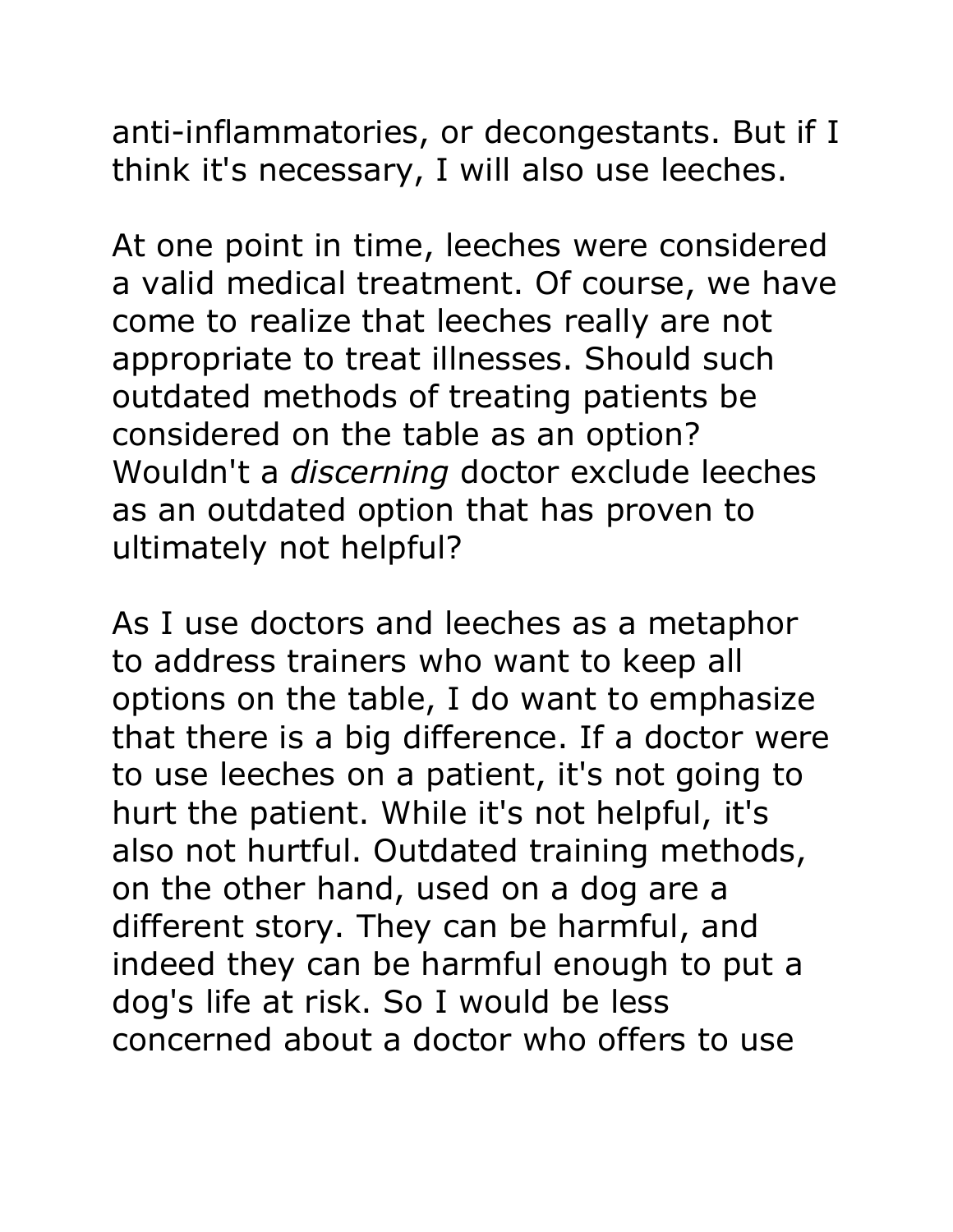leeches than a trainer who claims to keep all options on the table.

I'm not going to get into dangers of outdated training methods now, but I will address that in a later presentation.

#### **"So-Called" Positive Trainer**

A third type of trainer is the positive trainer, which is shorthand for positive reinforcement training. I actually like the term "positive" trainer over "positive reinforcement" trainer, since it speaks more to method. Positive trainers don't just use positive reinforcement. Their toolbox is wider than that. But the methods they choose are overall a positive experience for the dog.

#### *Or, are they?*

That's where this one gets a bit tricky. I would say there are actually two kinds of positive trainers out there.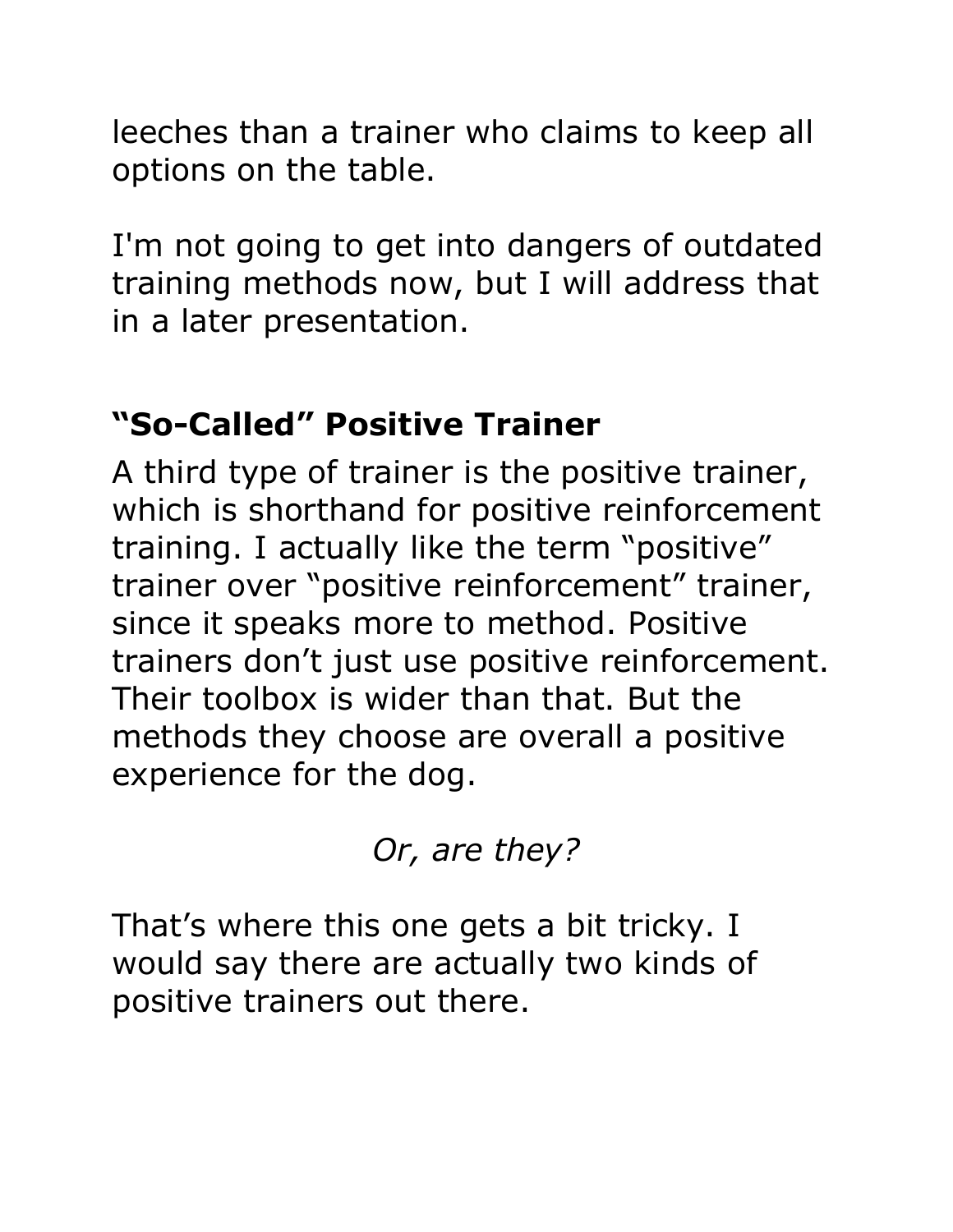The first one, and the one I'm going to focus on here, is what I call a *"so-called"* positive trainer. This is a person who generally relies on positive training methods. In fact, I suspect that most of the dogs they work with will only experience positive methods. However, you may hear them say something like this: "I am a positive trainer, but I will use aversives if I think they are necessary."

Note the echo here of balanced training. The whole idea of "I will use pain *IF* I think it's necessary" seems a little odd to me. Why would anyone do otherwise? The reason the yank and crank trainers use pain is because they think it's necessary. So, what a so-called positive trainer should say is "I will use positive training methods, and I will use pain, albeit rarely."

A while back I was talking with someone who was struggling with puppy biting. That person was talking with a self-identifying positive trainer. The trainer said to hold the puppy's mouth shut to stop the biting. That's actually the polar opposite of what any actual positive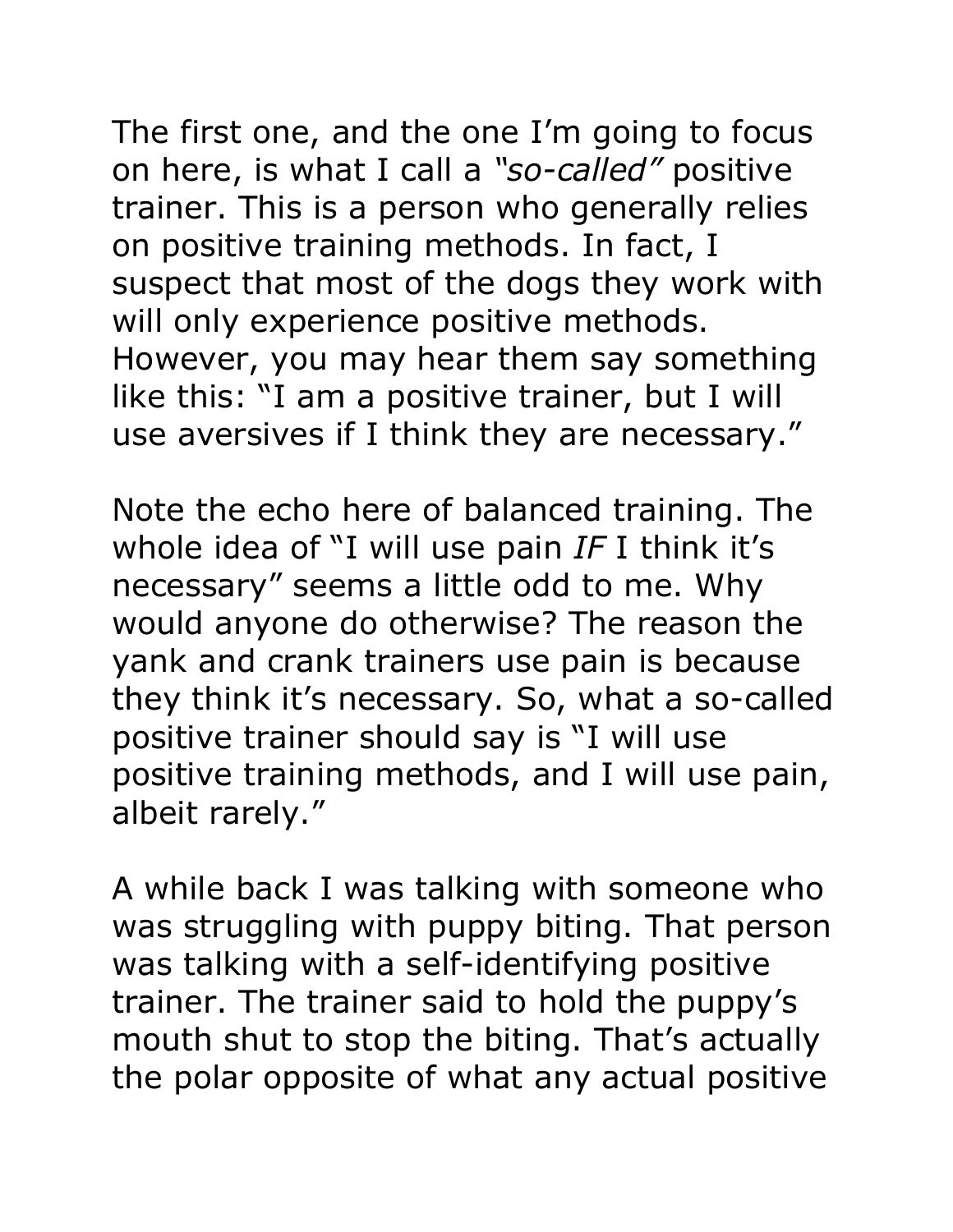trainer should ever recommend. Why would a positive trainer ever say something like that?

There are a couple of reasons. First, that trainer may simply be ignorant. Maybe they don't know that positive training means something specific and that they are well outside the box. If that's the case, then they don't know what they don't know. You can't fault them for that.

Second, and this is much worse, they could be using it as a marketing ploy to get into your wallet. Imagine that you're looking for a dog trainer. Consider how you feel about seeing that a prospect is a "positive dog trainer". That's a good thing, right? Who wouldn't want their dog to be trained by a positive dog trainer?

Let's face it, most clients aren't going to know the difference. If a person is told by a socalled positive dog trainer that they should hold their dog's mouth shut to stop it from puppy biting, most people will assume that it's a positive dog training method, because,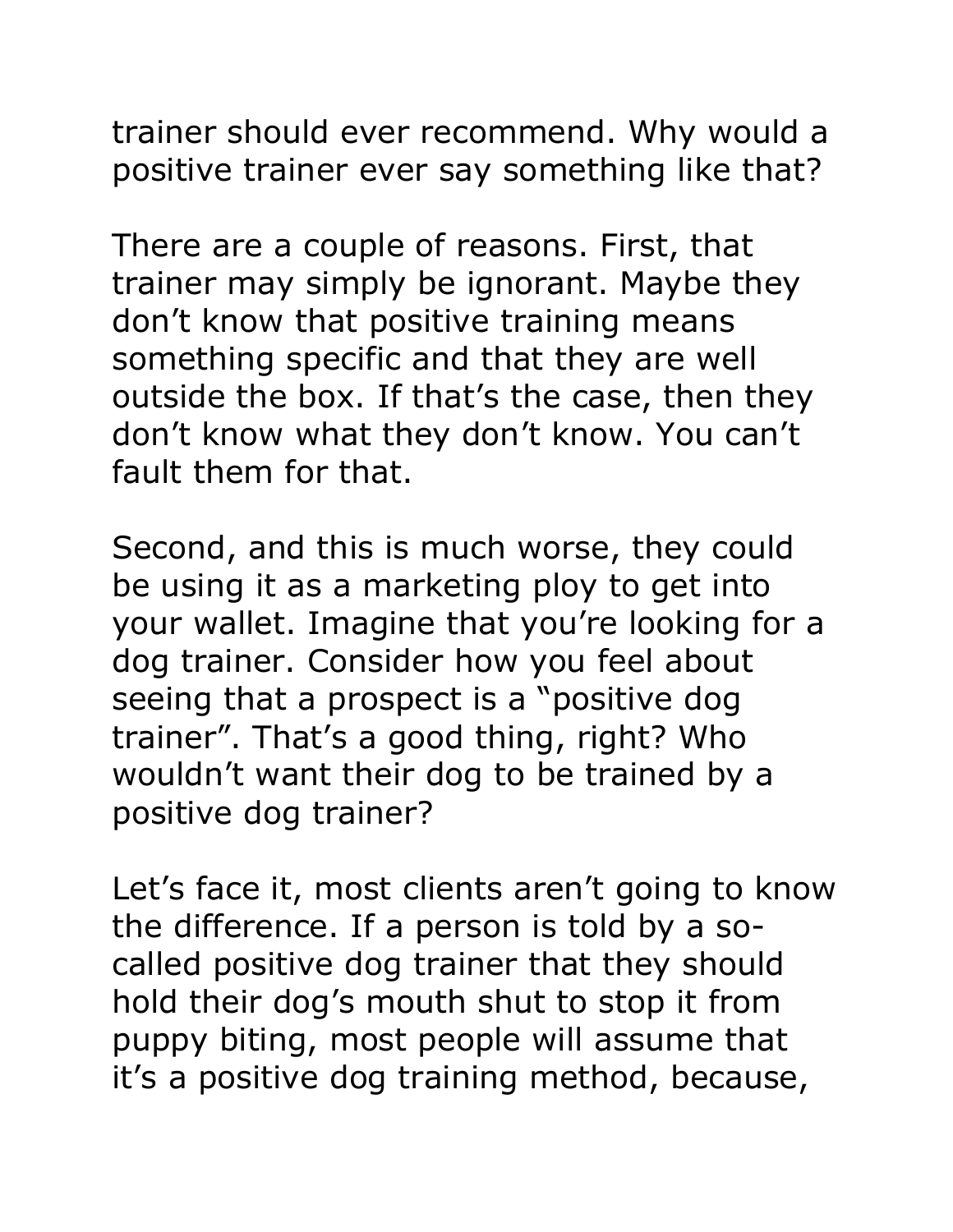well, the person says they are a positive dog trainer.

There are actually so-called positive dog trainers out there who will use shock collars on dog. To my knowledge, this is about the worst possible pain inducing tool out there. Talk about an integrity issue. If a positive trainer is willing to use one of those, they they're just lying to get your business.

Again, for the most part, so-called positive trainers use straight up positive methods. But, sometimes they will leverage pain.

#### **Force-Free Trainer**

Finally, we come to the second kind of positive trainer: the force-free trainer. In a nutshell, force-free trainers do not use intimidation, fear, pain, or violence to motivate a dog in their chosen training methods. Whereas so-called positive trainers will add on that they will use aversives if they think they are necessary, "positive, force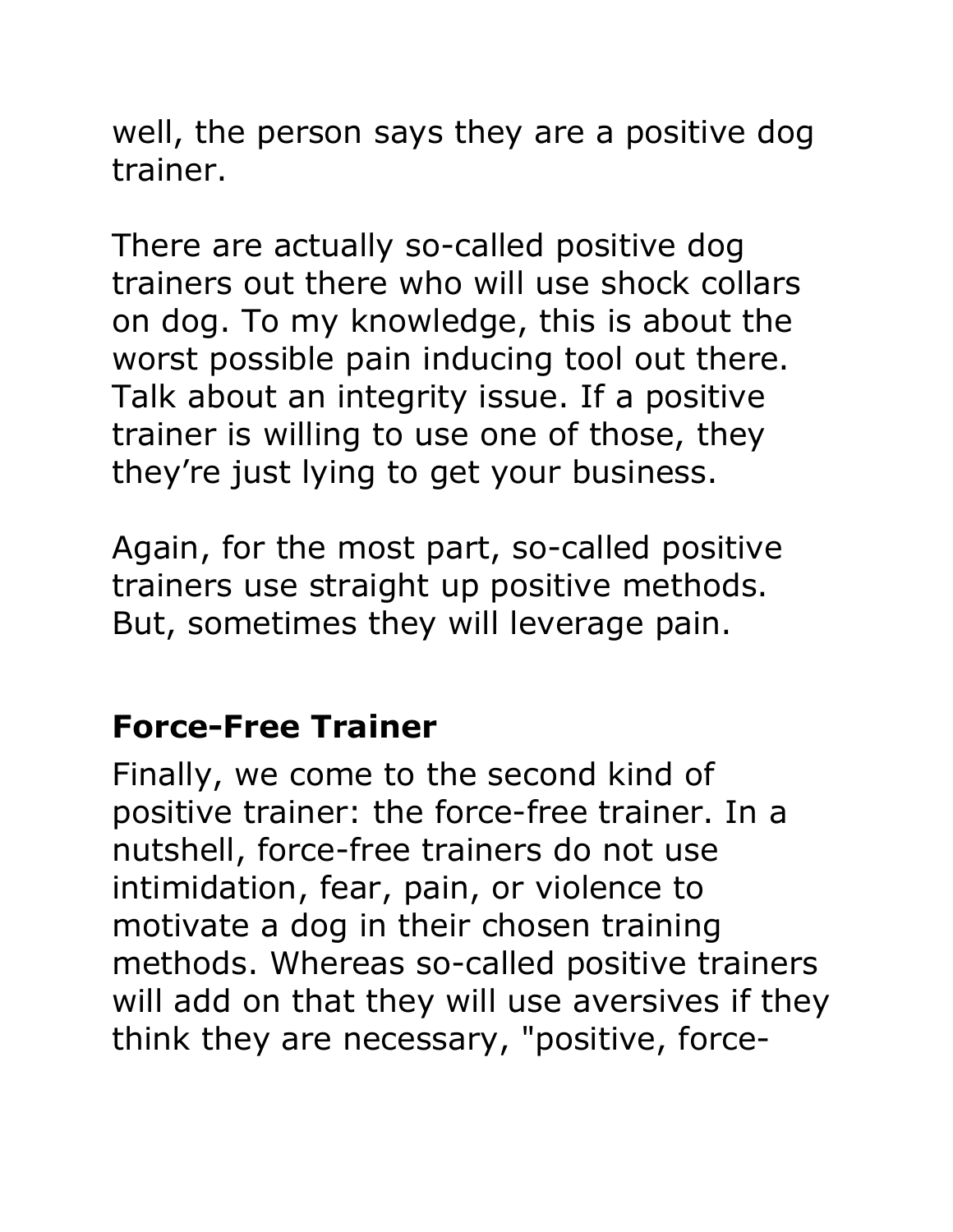free" trainers say that they are never necessary, and indeed are counterproductive.

So, why do force-free trainers say that aversives are not only unnecessary, but also counterproductive?

Because that's what the science behind modern dog training says. And this is important.

I suspect you would easily find balanced trainers who claim to be "science-based" trainers. Basically, they are saying they understand how reinforcers and punishers work and can be used to modify canine behavior. And I'm sure they can explain all of that.

But the problem with that claim is this: The science is showing us that dealing with a dog aggressively in training, while it may help with the current behavior problem, tends to have negative side effects.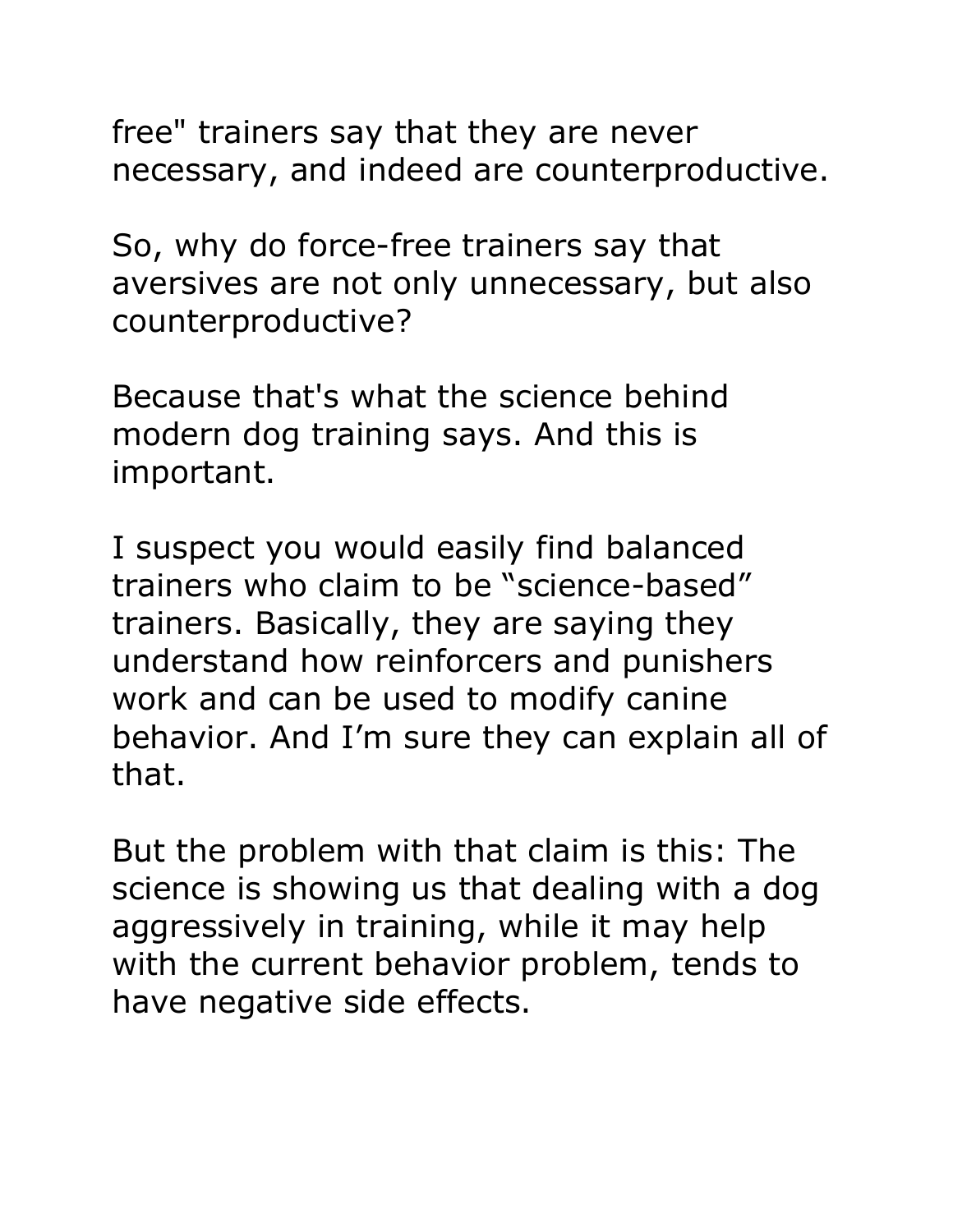These negative side effects may be physical, emotional, or social. So, while dealing with one issue, you are creating others.

If someone wants to say "I'm a science-based trainer" this is really, really important. And if you take this seriously, they you're going to be a force-free trainers. That's why I say that the only real science-based trainers out there are necessarily force free. There's a difference between having your methods be "informed by science" (much like balanced trainers are) and "science based".

Another issue is that, force-free methods are scientifically proven to be effective. The use of intimidation, fear, pain, or violence simply isn't necessary.

#### *If you don't have to use pain to motivate, why would you?*

If you **choose** to hurt a living creature when you don't have to, when you **choose** methods that are harmful when you have options at your disposal that are not, *how is that not*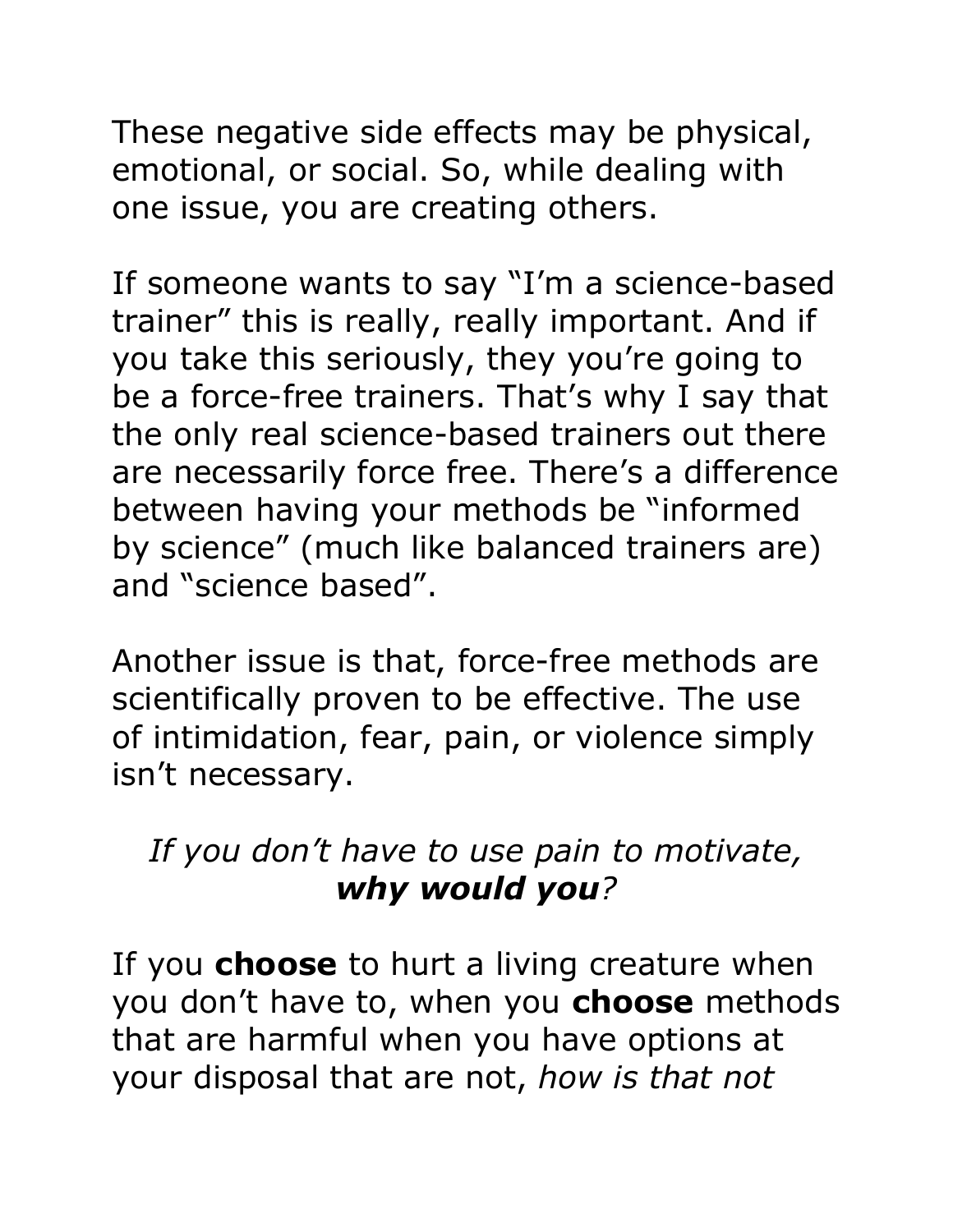*inhumane*? Sometimes, you may hear forcefree training identified as "humane" dog training. That's why.

So, the bottom line is this: force-free trainers are the most fully science-based and humane trainers out there. It's pretty hard to legitimately claim otherwise.

#### **The Evolution of Dog Training**

As we've gone through all of the different approaches to dog training, what we're really looking at is the evolution of dog training.

| Traditional | <b>Balanced</b>   | "So-Called" Positive | Force Free |
|-------------|-------------------|----------------------|------------|
| Yes         | Use of Aversives? |                      | No         |

If we were to line them up, we see both a timeline and a progression. On the far left, we have the oldest approach. On the far right, the newest. On the far left, we see a stronger willingness to use "aversives" (which is short for intimidation, fear, pain, and violence). As we move from left to right, the willingness to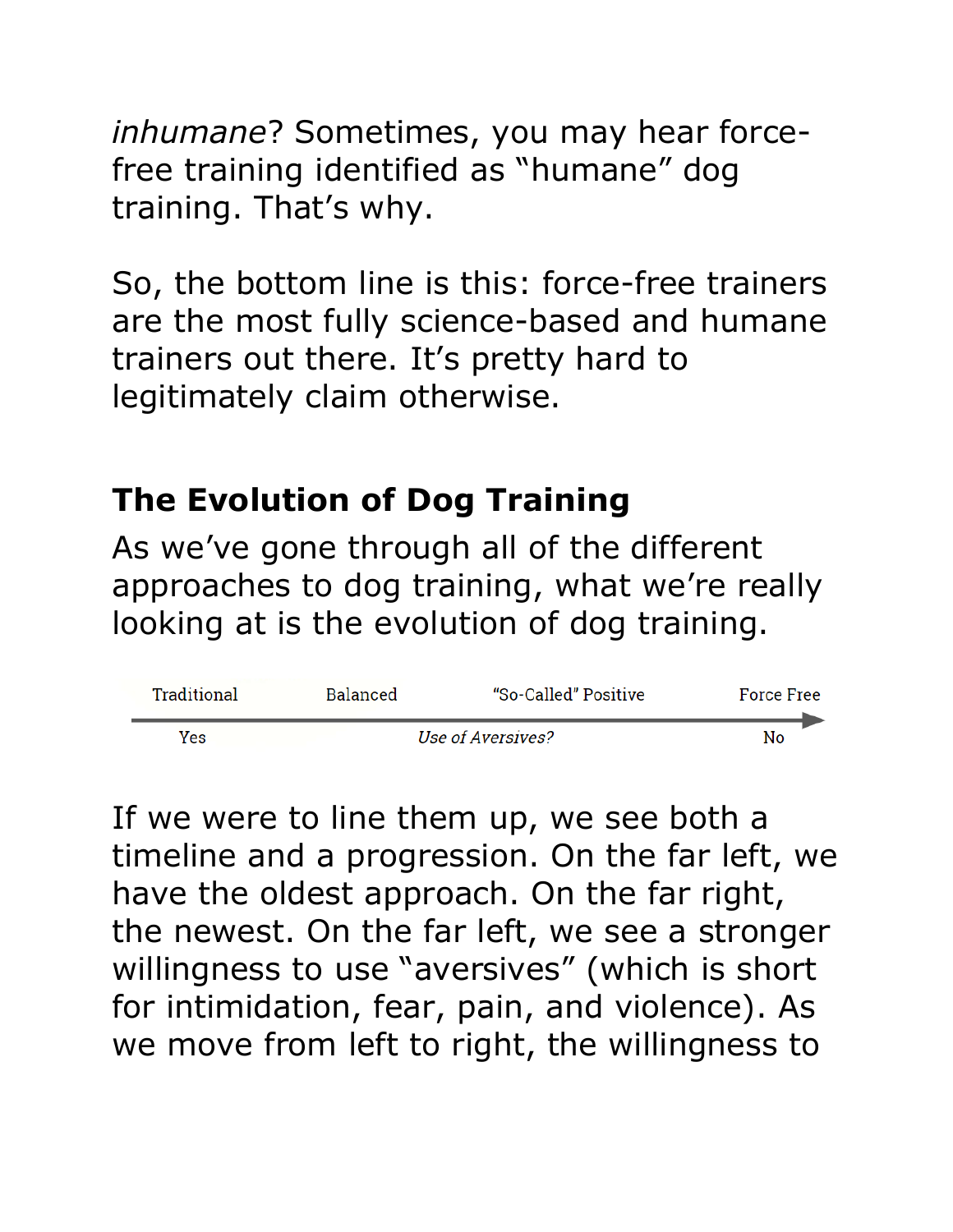use aversives declines, until you see them disappear completely with force-free training.

Again, I want to emphasize that these categories aren't as clear cut as they may seem. There are grey areas. But I think the categories help us to understand the landscape of the training world.

It will be interesting to see how the field progresses from here. In the science-based, force-free community, there are always questions about how we can do things even better. For example, some trainers may ask that you don't feed your dog before coming to class, because they want that extra motivation while you're using treats.

I don't do that. I don't want a dog stuffed before class, but I don't want people to hold off on dinner completely to keep them hungry for class. I don't want dogs in my class working for treats because they want to alleviate hunger pangs. Rather I want them motivated because they are enjoying the games. To me, that's a very different thing.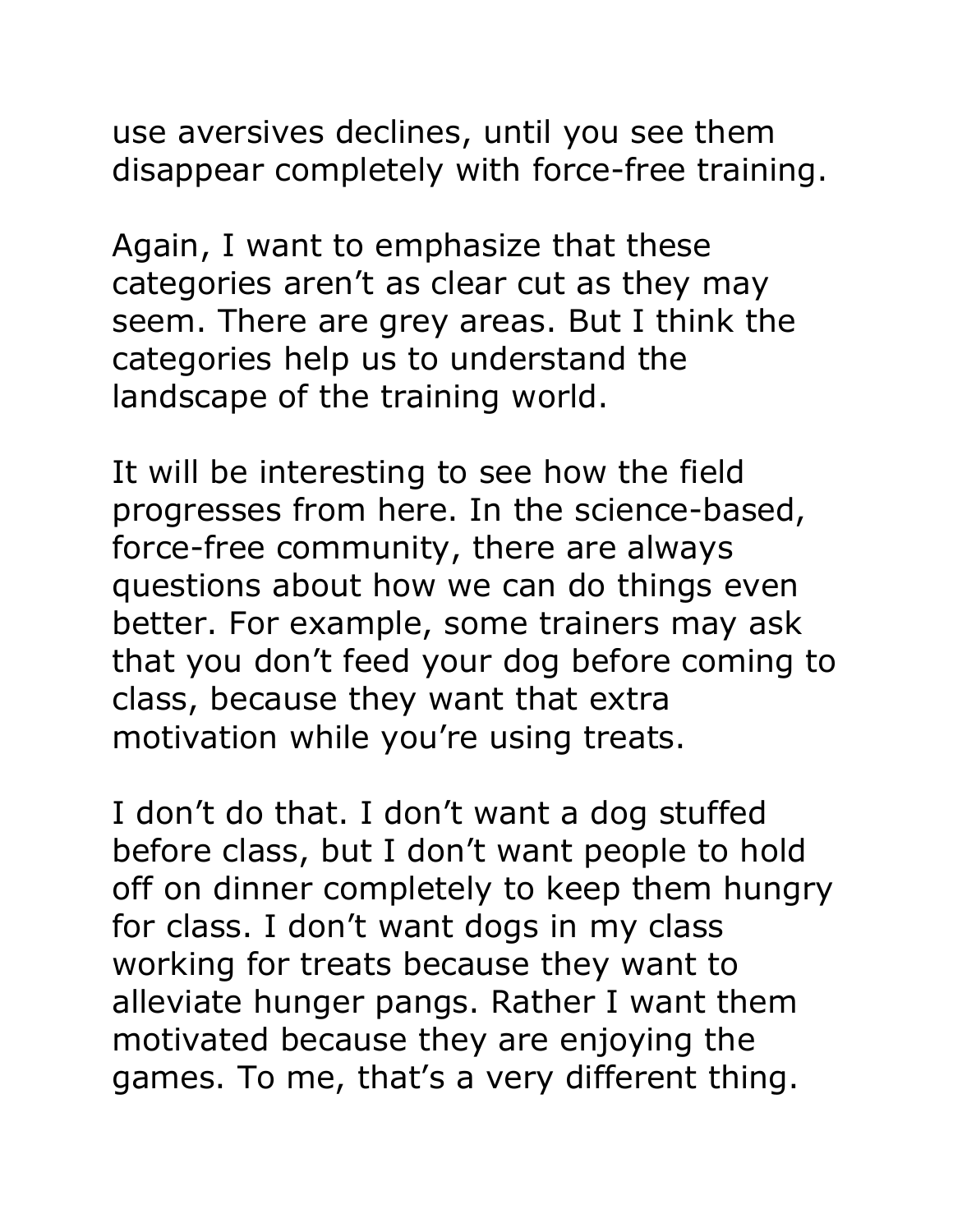Now, If another trainer says "don't feed your dog before class", I'm not going to say that trainer's not a force-free trainer. If you look at everything we covered today with all the different training methods, that's a really minor issue in the grand scheme of things.

#### **Thank You for Reading!**

That wraps up this presentation. I hope you have found it enlightening.

Again, I'm Bo McGuffee of Puppy Tutor Dog Training. If you are in need of help with your canine companion, I would love to hear from you. Just contact me through my website at [www.puppytutor.me.](http://www.puppytutor.me/)